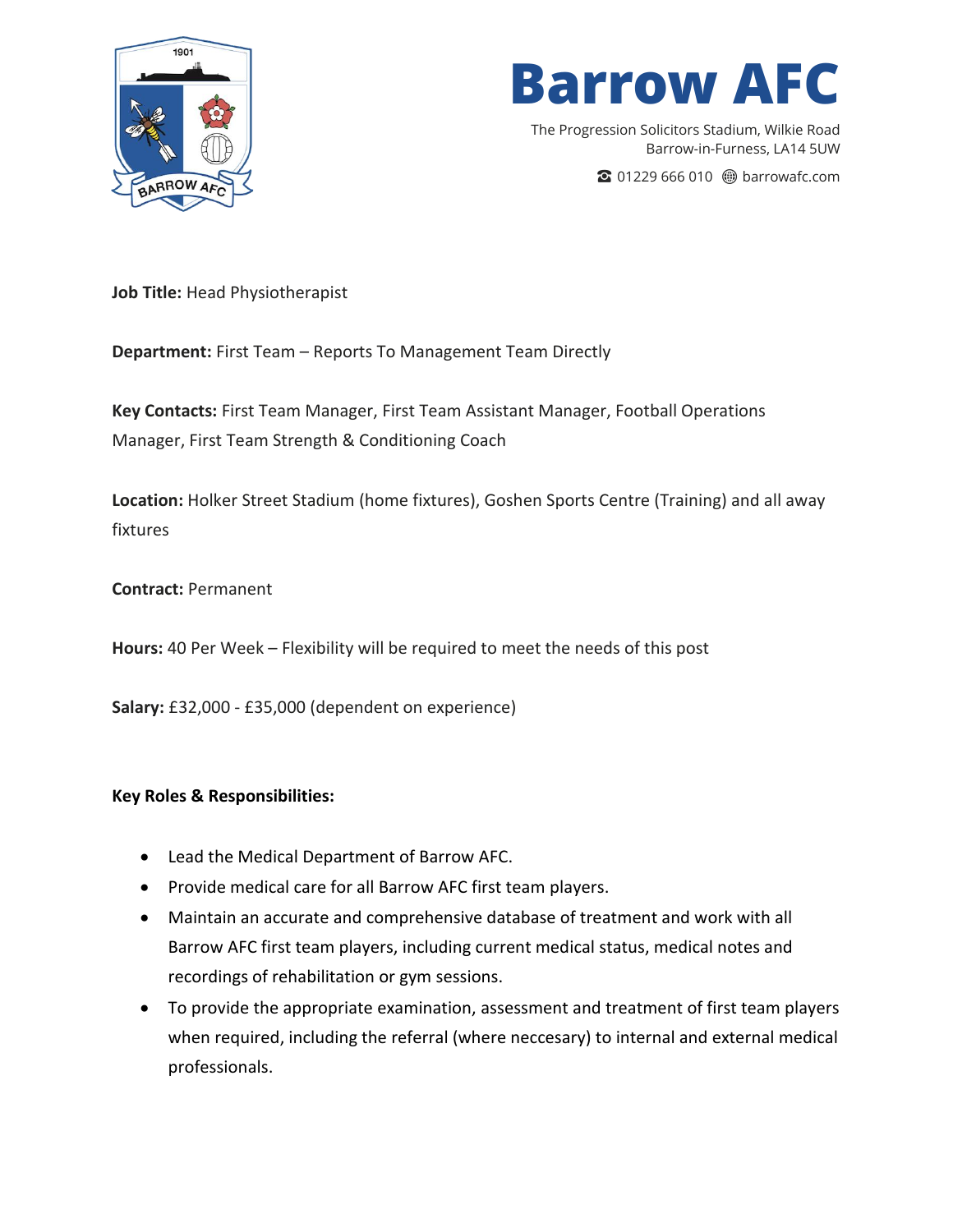

The Progression Solicitors Stadium, Wilkie Road Barrow-in-Furness, LA14 5UW

☎ 01229 666 010 barrowafc.com

- Ensure all relevant staff members are clearly communicated to on a regular basis with regards to all medical issues and injuries.
- To provide pitch side cover for all Barrow AFC first team fixtures (home and away), including overnight trips where neccesary.
- Where appropriate, assist and advise the club's strength and conditioning coach.
- Developing and overseeing the development and implementation of prehab and rehab programmes for all Barrow AFC first team players.
- Taking responsibility for and updating the clubs Emergency Action Plan at Holker Street Stadium and at the clubs training ground.
- Work & communicate with the clubs other support staff, including doctors/sports scientists and interns to provide an integrated approach to injury prevention, rehabilitation and performance enhancement.
- Be responsible for developing and organising medical staff CPD opportunities.

### **Essential Qualifications:**

- Bsc (Hons) Physiotherapy
- FA Level 4 Intermediate Trauma Medical Management in Football (ITMMiF) Formerly Intermediate First Aid for Sport (IFAS)
- FA Level 5 Advanced Trauma Medical Management in Football (ATMMiF) Formerley Advanced Resusication and Emergency Aid (AREA)
- HCPC Registered
- A valid full UK Drivers License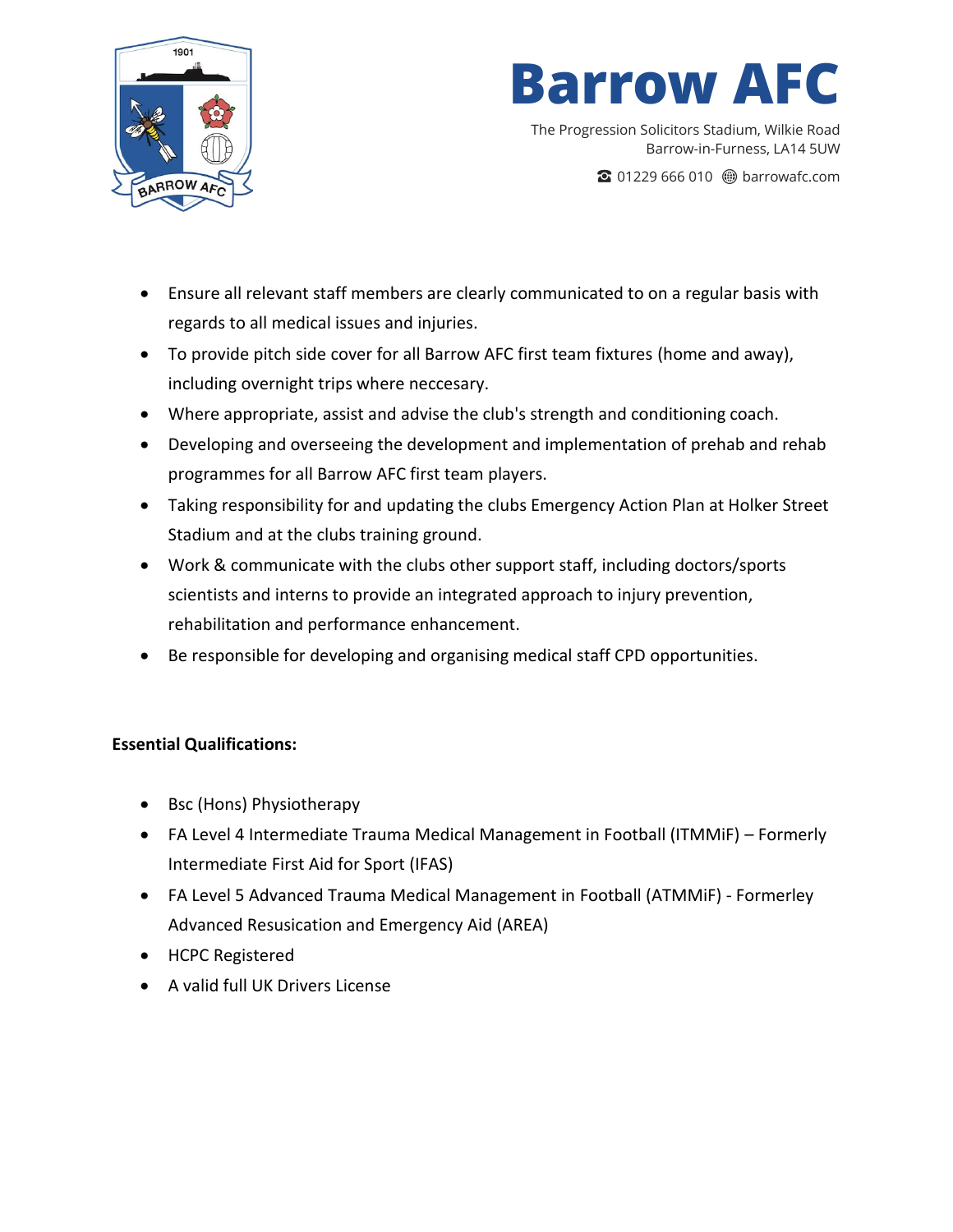

The Progression Solicitors Stadium, Wilkie Road Barrow-in-Furness, LA14 5UW

☎ 01229 666 010 barrowafc.com

#### **Desirable Qualifications:**

- Chartered Physiotherapist
- Experience of Pitch Side mangagement of injuries

#### **Essential Skills & Experience:**

- At least 2 years of previous experience working in the medical department of a professional football club.
- Experience working pitch side / on match day at a professional football club.
- The ability to work calmly under pressure and unsupervised.Able to work weekends, all first team matchdays and unsocial hours.
- The ability to work effectively and safely, whilst working both independant and as part of a team.
- To be discreet and trustworthy, able to always adhere to confidentialty and data protection procedures.
- Able to work effectively as part of a multidisciplinary team.
- Proficient use of the Microsoft Office Package.

#### **Desirable Skills & Experience:**

- Experience managing a Medical Department.
- An established network of contacts both in sport and the medical industries.